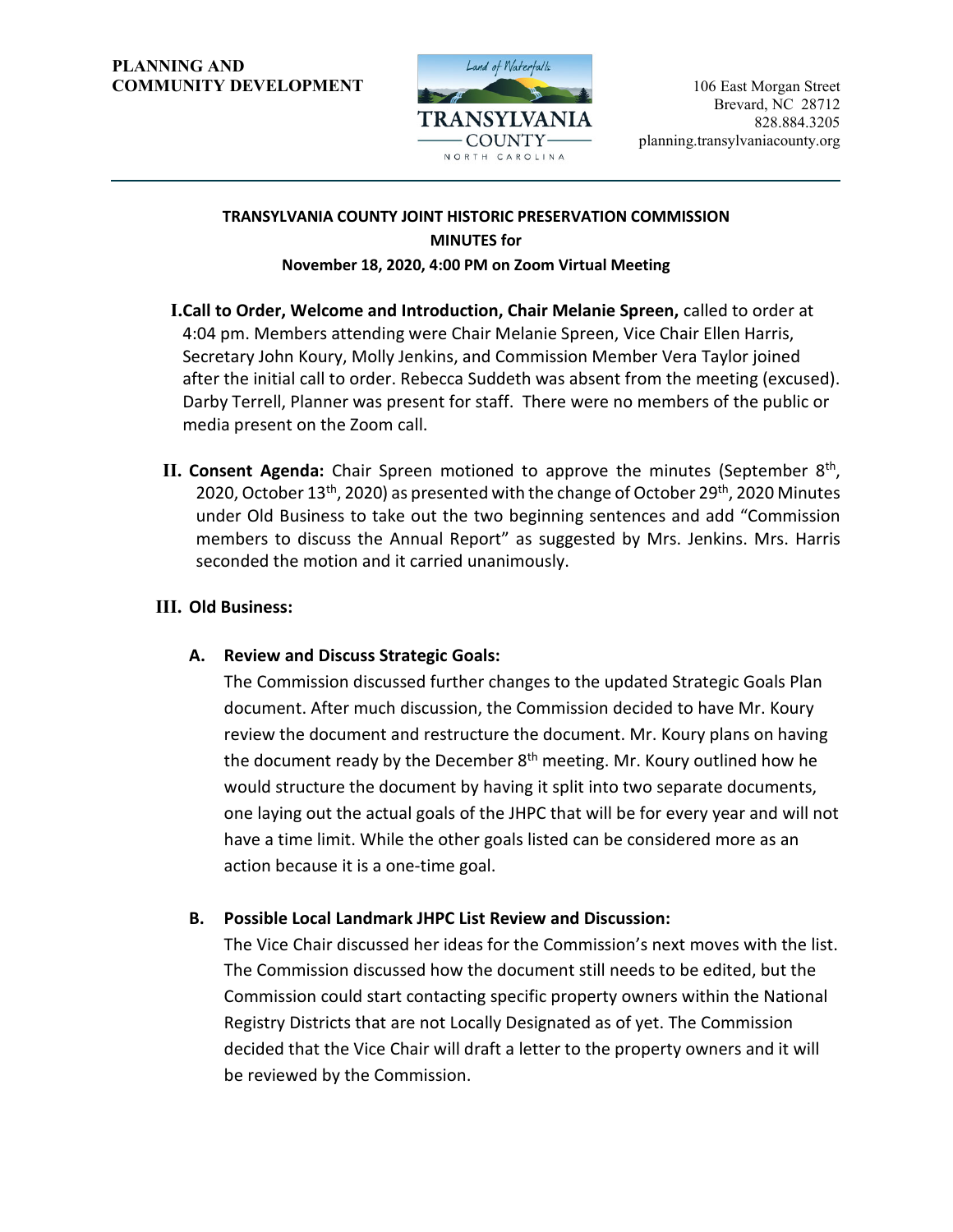#### **PLANNING AND COMMUNITY DEVELOPMENT** 106 East Morgan Street



There was also discussion that Mrs. Jenkins would put together a draft for a newspaper article for the Transylvania Times and send to staff informing people about the upcoming January  $12<sup>th</sup>$  meeting that will include a presentation from the State Historic Preservation Office on Local Designations. Ms. Terrell said she could post it on the webpage for JHPC and the County's main website.

**C. 2019 and 2020 Annual Report and Presentation to County Commissioners** At the November 9<sup>th</sup>, 2020 County Commissioners Meeting, the Chair Melanie Spreen presented to the County Commissioners the past 2 years annual reports in a presentation. The County Commissioners received the annual report documents from staff. The Chair updated the Commission on the questions asked by the County Commissioners and discussed what new thoughts she

# **D. CLG Training Videos Summary from Melanie Spreen**

wanted to present to the other members.

The Chair Melanie Spreen discussed what she learned from the three (3) training videos she watched from the State Historic Preservation Office. The Commission had to have at least 2 members and a staff member watch 3 trainings for the Commission to keep their CLG status. The Commission discussed the observations the Chair gained from the videos she watched.

## **IV. New Business**

## **A. Courthouse and Community Outreach for Photos**

To get the community excited and involved, Vice Chair Harris thought of the idea to have a press release sent out on behalf of the Commission encouraging citizens to send in historic photos they have to the library for them to be digitized. Any photos collected could potentially be shared in the newspaper or on the website with history of brief article. Commission members can volunteer to help write these articles.

The Vice Chair also decided to create a draft letter from the Commission on their stance with the Courthouse and the need to preserve such a historically significant property.

## **B. Staff Report update:**